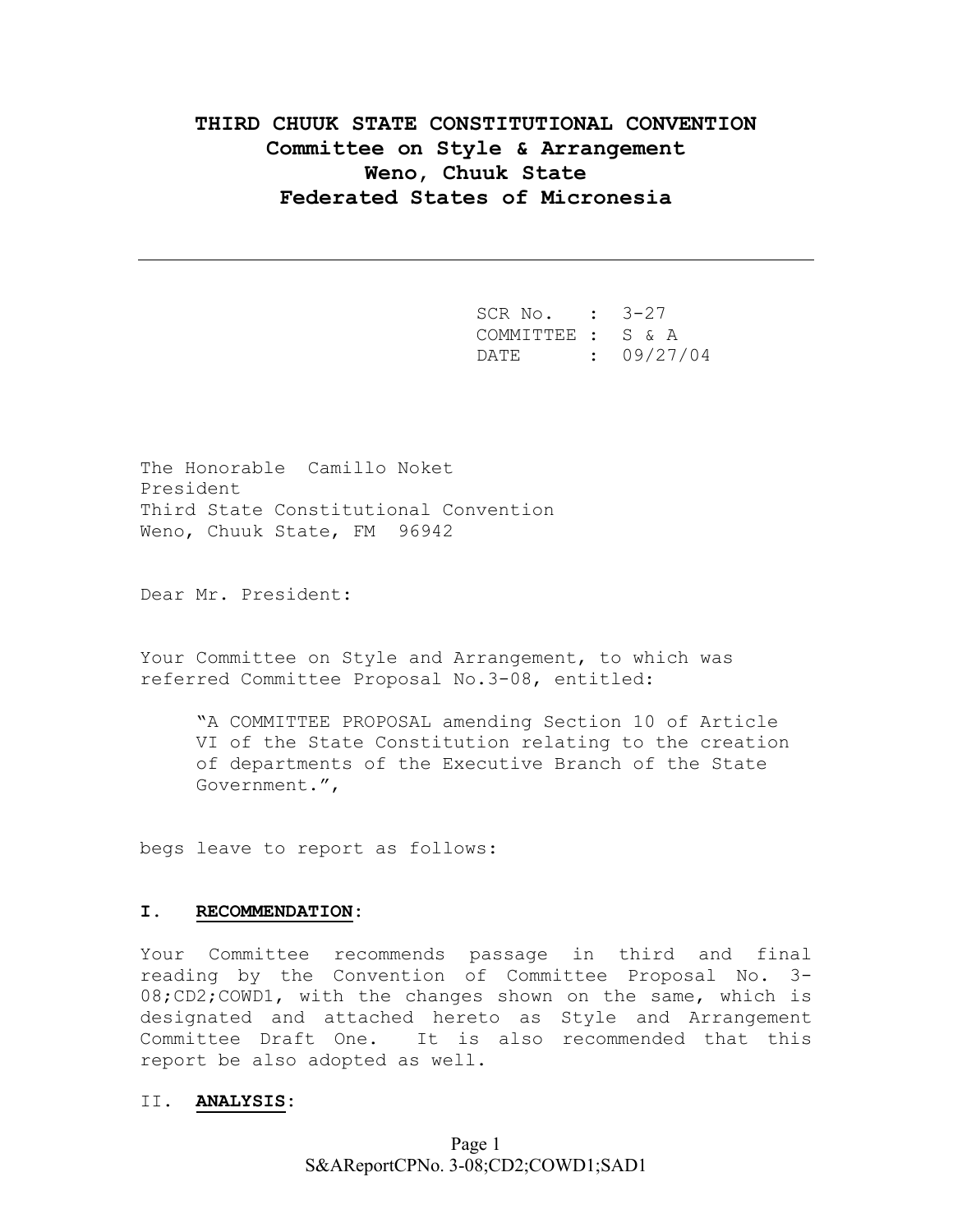## A. **History.**

Committee Proposal No. 3-08, as amended by the Plenary and the Committee of the Whole and designate as CD2 and COWD1 came out from Delegate Proposal Nos. 3-08 and 3-30 incorporated into one. The intent of this proposal is such that the creation of those departments in the Executive Branch of the State Government by statute be based on the availability of resources both from within and without the state.

## B**. Findings**.

Your Committee found it necessary that the subject proposal be rearranged to combine the two sentences into one to read better and clearer.

The phrase "**the State of**" is also being added to "**Chuuk**" to conform with the style in the rest of the Constitution where Chuuk is always referred to as **the State of Chuuk**.

Other minor changes are also proposed and shown on the proposal itself, as part of the action of your Committee on this subject proposal.

## C. **Amendments**.

All of the foregoing and proposed amendments discussed above are clearly shown and identified in the attached proposal, which constitute the entire action of your Committee on this referenced proposal. It is now being submitted with the designated draft and Committee Proposal No. 3-08;CD2;COWD1;SAD1.

## III. **CONCLUSION**:

Your Committee, therefore, recommends that the Convention pass this proposal in the attached version as CP No. 3- 08;CD2;COWD1;SAD1, in third and final reading, together with this report.

Respectfully submitted,

## **STYLE & ARRANGEMENT COMMITTEE:**